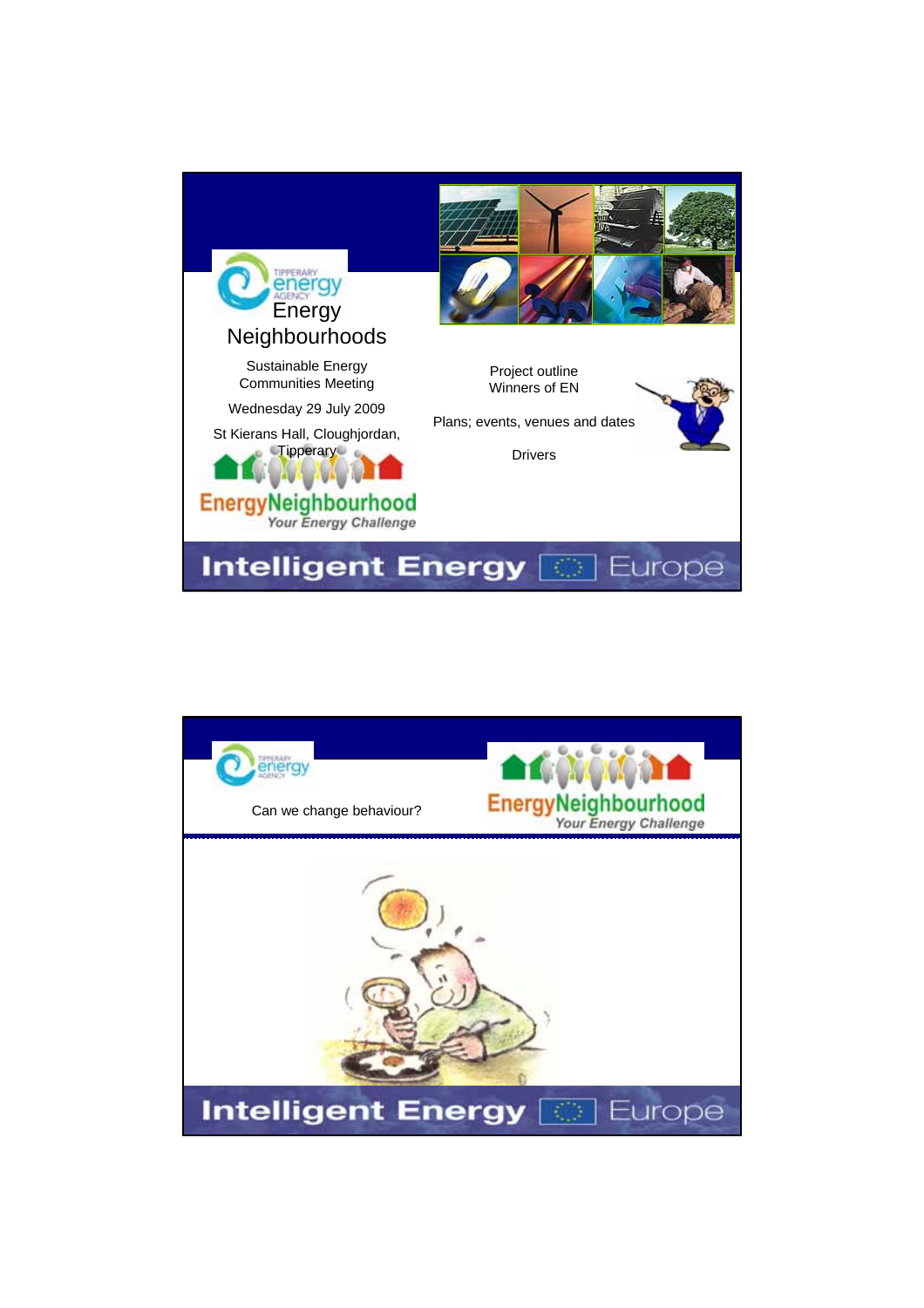

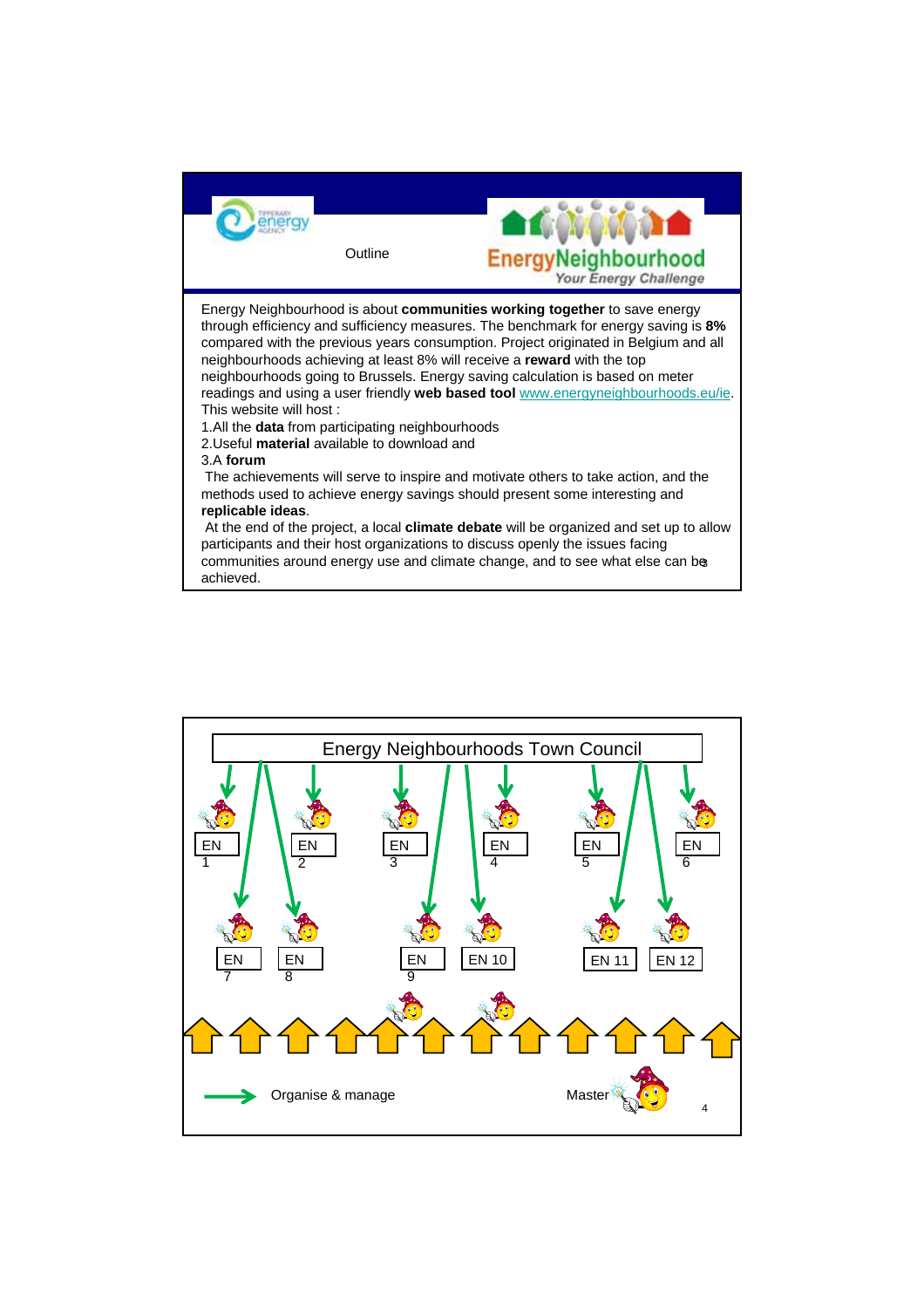| <b>TPPERARY</b><br><b>Results</b> |                                           | <b>ATC</b><br>EnergyNeighbourhood |           |                   |
|-----------------------------------|-------------------------------------------|-----------------------------------|-----------|-------------------|
| Rank                              | Neighbourhood                             | Total % change                    | kWh saved | CO2 tonnes        |
| $\mathbf{1}$                      | St Ailbes Staff Tipperary Town            | $-17$                             | 12944     | 8.025             |
| $\overline{2}$                    | Cluan Glas Thurles                        | $-10$                             | 3993      | 2.476             |
| $\overline{3}$                    | Monastery primary school Tipperary Town   | $-8$                              | 4021      | 2.493             |
| 4                                 | Our lady of Mercy primary school in cahir | $-8$                              | 2210      | 1.370             |
| 5                                 | Nenagh Town Council                       | $-7$                              | 2488      | 1.543             |
| 6                                 | Craft Granary Cahir                       | $-5$                              | 2098      | 1.301             |
| $\overline{7}$                    | <b>Emily Tidy Towns</b>                   | $-4$                              | 703       | 0.436             |
| 8                                 | StAilbe's pupils Tipperary Town           | $-3$                              | 866       | 0.537             |
| $\mathbf{q}$                      | Knockanrawley FRC Tipperary Town          | $-2$                              | 651       | 0.404             |
| 10                                | Ursuline secondary school Thurles         | $-1$                              | 140       | 0.087             |
| 11                                | TEA Board of Management cahir             | $+8$                              | $+3793$   | $+2.352$          |
| 12                                | ABC gardeners Tipperary Town              | $+10$                             | $+2192$   | $+1.359$          |
| 13                                | Cahir Farm Relief Service                 | $+24$                             | $+7480$   | $+4.638$          |
| 14                                | Cahir Area Office                         | $+39$                             | $+12374$  | $+7.672$          |
| 15                                | Hazelwood, Thurles                        | $-11*$                            | 1687      | $\frac{5}{1.046}$ |

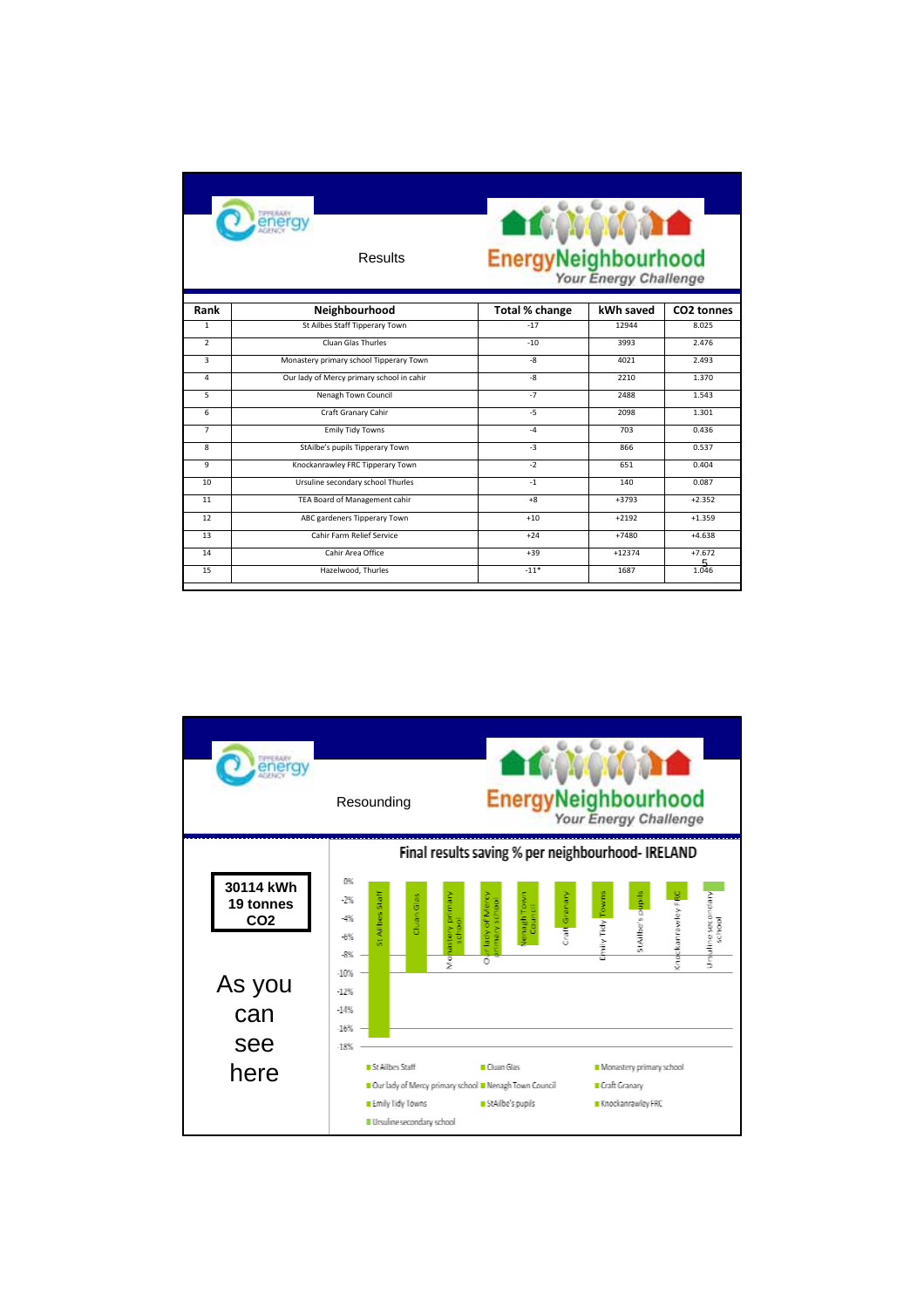